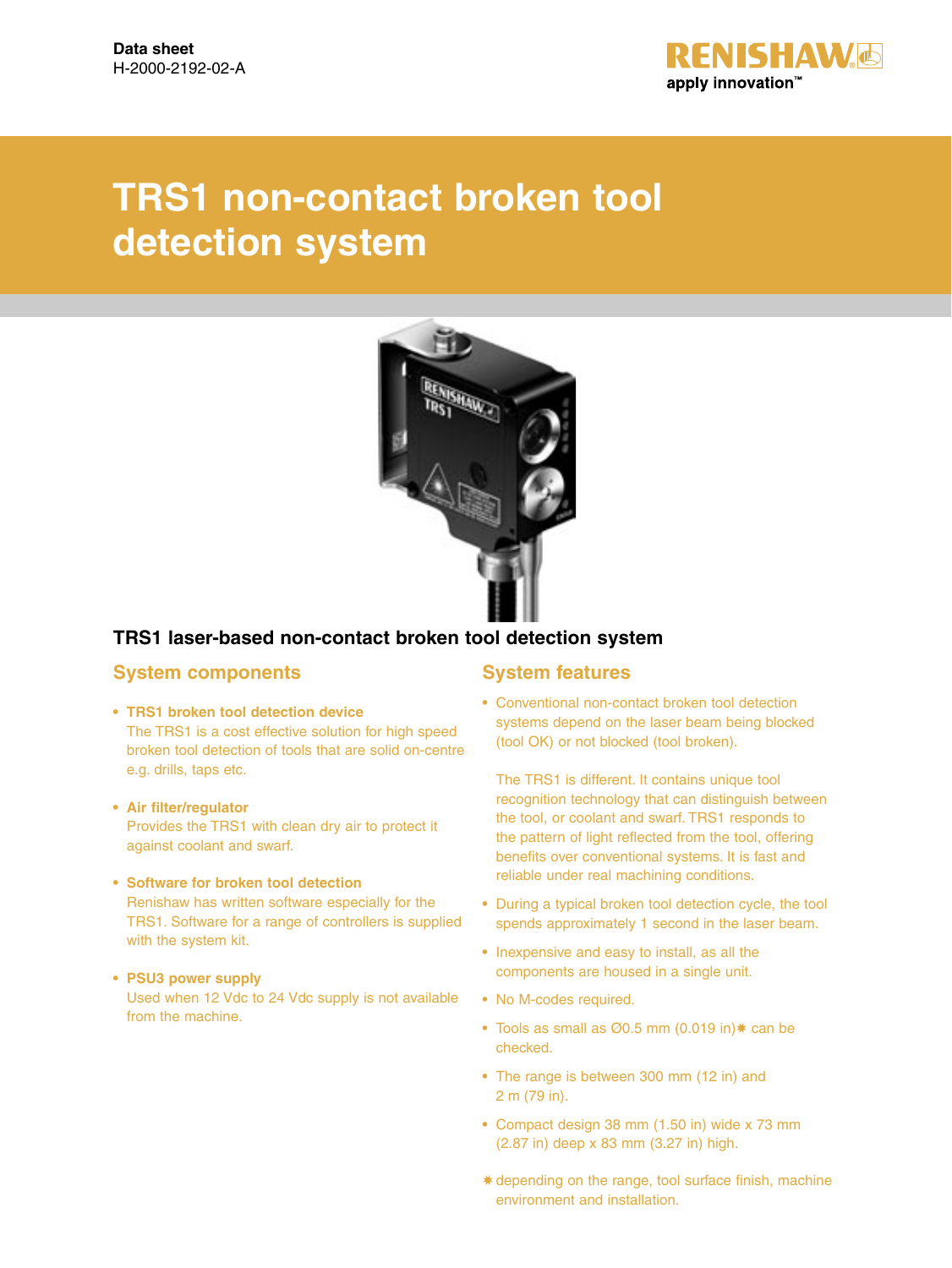#### **Technical data** Dimensions in mm (in) 73 (2.87) 38 68 3 (1.50) (2.68)  $(0.12)$  $\frac{1}{2}$ 94.7  $Rx lens \rightarrow$   $\rightarrow$  Signal strength bar graph  $(0.19)$ Green **RENISHAW.ED**  $\left| \right\rangle$ Green Align TRS1 to Warning **TRS1** illuminate highest Amber labels 67 72 83 number (2.64)  $(2.83)$ (3.27) Amber  $\mathbb O$ 32 Red (1.26) 4.5 Tx aperture 5 Laser  $(0.18)$ ┳ (0.20) 19.8 Status  $(0.78)$  flat 14 LED  $(0.55)$ 21.5 19  $6.5$   $(6.85)$  $(0.75)$ 2 identical slots  $(0.26)$ M6 through bolt CE FROM TOC for M4 screws 3 **Receiver focus**  (0.12)  $\overline{\overline{\mathbf{v}}$ g **screw** 36 (1.42) ككز 2 18.5  $(0.08)$ m (0.73) ╥ **Mounting details** M6 screw (supplied) Dismantling adjuster bracket M4 screws (not supplied)  $\mathfrak{a}$ M4 screws (not supplied) M6 nut (supplied)Cable conduit Part of machine structure <br>Air spring protector

**Rear mounting**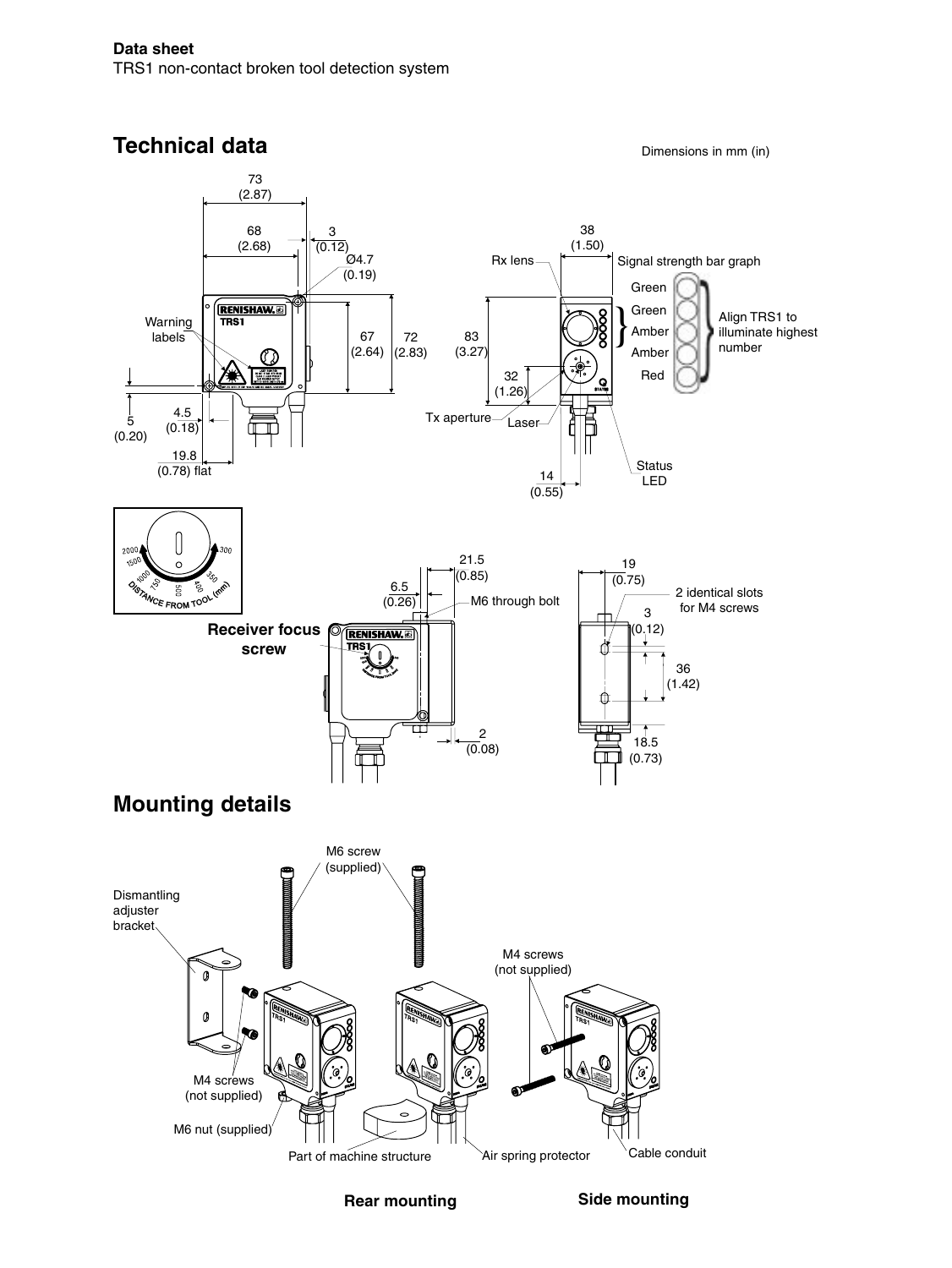

## **Electrical connections**

The TRS1 connects directly to the machine controller.

**Important note:** The diagram below is an example connection diagram.



## **Specification**

| Application              | High speed non-contact tool breakage detection of solid tools.                                                                                                                                                                                                                                                                                                                       |  |  |
|--------------------------|--------------------------------------------------------------------------------------------------------------------------------------------------------------------------------------------------------------------------------------------------------------------------------------------------------------------------------------------------------------------------------------|--|--|
| Laser type               | Visible red light <1 mW 670 nm<br><b>LASER RADIATION</b><br>DO NOT STARE INTO BEAM<br>Conforms to American (21 CFR 1040.10 and 1040.11 except for<br><b>CLASS 2 LASER PRODUCT</b><br>deviations pursuant to laser notice no. 50 dated July 26, 2001) and<br>1mW MAXIMUM OUTPUT<br><b>EMITTED WAVELENGTH 670nm</b><br>European (BS EN 60852-1:1993 + A2:2001) laser safety standards. |  |  |
| Working temperature      | 5 °C to 50 °C                                                                                                                                                                                                                                                                                                                                                                        |  |  |
| Storage temperature      | $-10$ °C to 70 °C                                                                                                                                                                                                                                                                                                                                                                    |  |  |
| IP rating                | The electronics are sealed to IPX8. The laser lens is sealed to IPX5 with air on.                                                                                                                                                                                                                                                                                                    |  |  |
| Life                     | Tested to >1 million on/off cycles.                                                                                                                                                                                                                                                                                                                                                  |  |  |
| Minimum tool<br>diameter | $\varnothing$ 1 mm bright drill at 2 m (6.56 ft) and $\varnothing$ 0.5 mm bright drill at 0.3 m (0.984 ft), dependent on<br>installation, set-up and tool type/condition.                                                                                                                                                                                                            |  |  |
| Pneumatic supply         | Ø4 mm air pipe. Air pressure 2 bar (29 psi) min., 4.5 bar (65.25 psi) max., dependent on air pipe<br>length.<br>Air supply to the TRS1 air regulator unit must conform to ISO 8573-1:<br>Class 5 particles and moisture free.<br>Air supply to the TRS1 unit must conform to ISO 8573-1: Air quality of<br>class $1.7.2$                                                             |  |  |
| Weight                   | $0.75$ kg $(1.65$ lb) including 10 m of cable.                                                                                                                                                                                                                                                                                                                                       |  |  |
| Mounting                 | Mounting bracket provided, with M4 mounting holes. Alternative mounting arrangement provided by<br>M4 holes in the product housing.                                                                                                                                                                                                                                                  |  |  |
| Input voltage            | 11 Vdc to 30 Vdc                                                                                                                                                                                                                                                                                                                                                                     |  |  |
| Current consumption      | Typically less than 45 mA.                                                                                                                                                                                                                                                                                                                                                           |  |  |
| Cable                    | 5 core plus screen cable. Each core 18/0.1 insulated.<br>Ø5.0 (0.20 in) x 10 m (32 ft)                                                                                                                                                                                                                                                                                               |  |  |
| Output                   | Solid state relay (SSR) normally open/normally closed contact max. 40 mA (fused at 50 mA).                                                                                                                                                                                                                                                                                           |  |  |